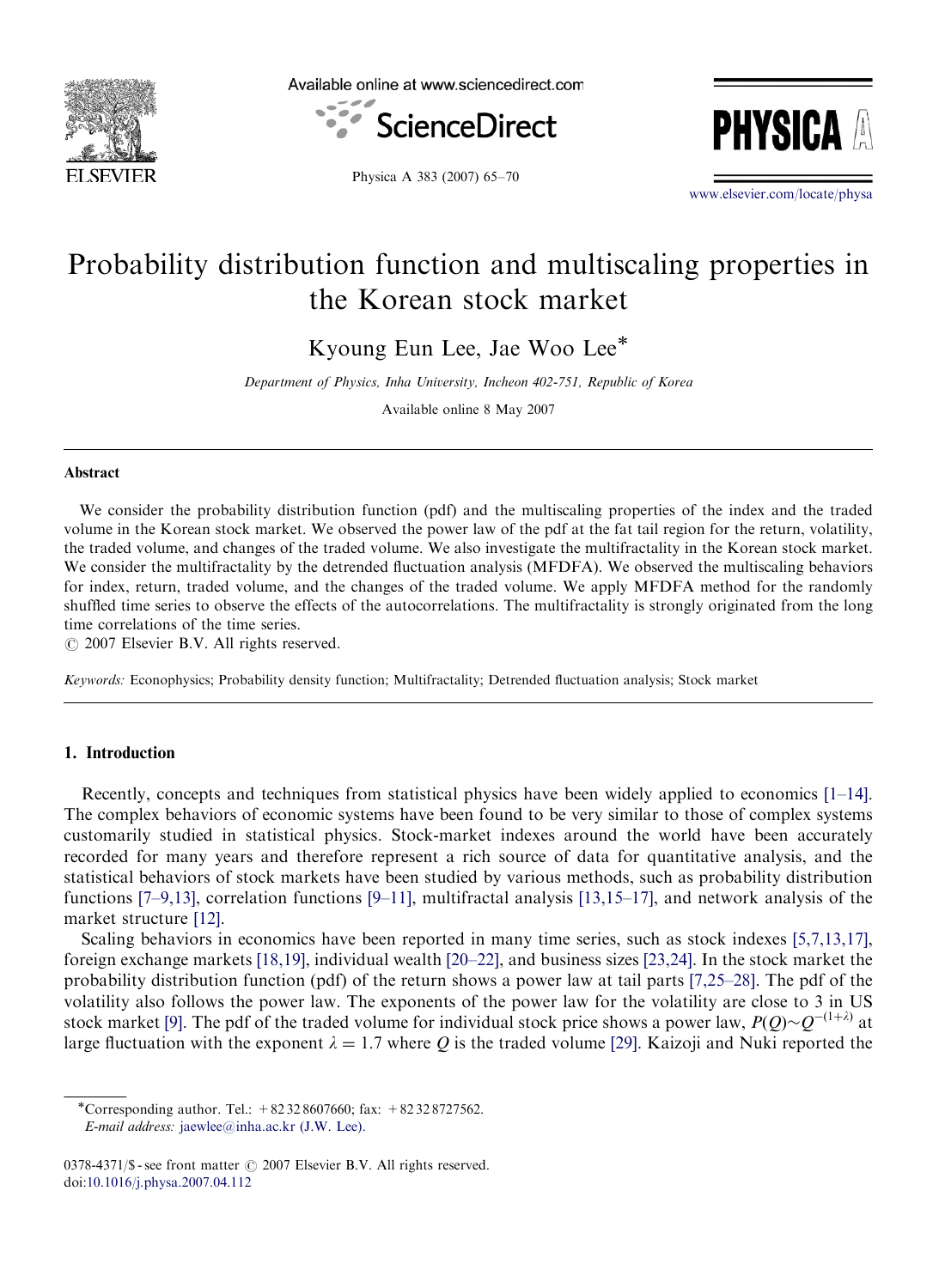scaling law for the distribution of fluctuations in share volume. The cumulative distributions have an exponent close to unity [\[30\]](#page--1-0).

Multiscaling properties have been reported for many economic time series [\[31–40\].](#page--1-0) Multifractality has been observed in stock markets [\[15,36,41–44\]](#page--1-0), the price of crude oil [\[32\]](#page--1-0), the price of commodities [\[43\],](#page--1-0) and foreign exchange rates [\[45\].](#page--1-0) In daily stock indexes and foreign exchange rates, the generalized Hurst exponent  $H<sub>a</sub>$ decreases monotonically with  $q$  [\[36,41–43,45\].](#page--1-0) The method of the multifractal detrended fluctuation analysis (MFDFA) has been applied to the high-frequency tick-by-tick data in the stock market [\[43,46\]](#page--1-0).

In the present work, we consider the pdf of the index, the return, the traded volume and the change of traded volume in the Korean stock market. We report the power law at tail parts of the pdf. We also consider the multiscaling behavior of the original time series and the randomly shuffled time series for the index and the traded volume in the stock market.

### 2. Probability distribution function in stock market

We consider the 1 min tick data of the Korean stock-market index, KOSPI and the traded volume, from March 30, 1992 to November 30, 1999. We count the time during trading hours and remove closing hours, weekends, and holidays from the data. Let us define the logarithmic return as  $r(t) = \log p(t) - \log p(t - t_1)$ where  $p(t)$  is the index at a time t and  $t_1$  is the return time. We also define the change of the volume as  $V_r(t) = V(t) - V(t - t_1)$  where  $V(t)$  is the traded volume at the time t. The pdf of the return has two different regions. The central parts of the pdf deviate from the Gaussian function, but are well fitted by the Lorentzian function. The tail parts of the pdf deviate from the Gaussian function and show fat tails. The tail parts of the pdf of the return decays according to a power law such as  $p(r) \sim r^{(1+\alpha)}$  with the exponent  $\alpha > 2$ . The exponents of the pdf for the return depend on the return time  $t_1$ . We obtain exponents  $\alpha = 2.16$  ( $t_1 = 1$  min), 2.46  $(t_1 = 10 \text{ min})$ , 2.71  $(t_1 = 30 \text{ min})$ , 2.87  $(t_1 = 60 \text{ min})$ , 2.87  $(t_1 = 600 \text{ min})$  for positive tails of the pdf and  $\alpha = 2.29$   $(t_1 = 1 \text{ min})$ , 2.56  $(t_1 = 10 \text{ min})$ , 2.73  $(t_1 = 30 \text{ min})$ , 3.03  $(t_1 = 60 \text{ min})$ , 2.91  $(t_1 = 600 \text{ min})$  for negative tails of the pdf. The exponents  $\alpha$  are not universal because they depend on the return time. The exponents  $\alpha$  are smaller than those of the other markets [\[7\]](#page--1-0). We consider the pdf of the volatility. We define the volatility as the local standard deviation at a time window of length T. The central parts of the pdf for the volatility are well fitted by the log-normal distribution function. However, the tail parts deviate from the lognormal distribution and have fat tails. In Fig. 1, we present the cumulative pdf for the volatility with different



Fig. 1. (Color online) Log–log plot of the cumulative probability density function for the volatility  $P_>(V_T)$  versus  $V_T$  with the time window of length  $T = 30$  min ( $\circ$ ), 100 min ( $\Box$ ), 300 min ( $\Diamond$ ), and 600 min (+).